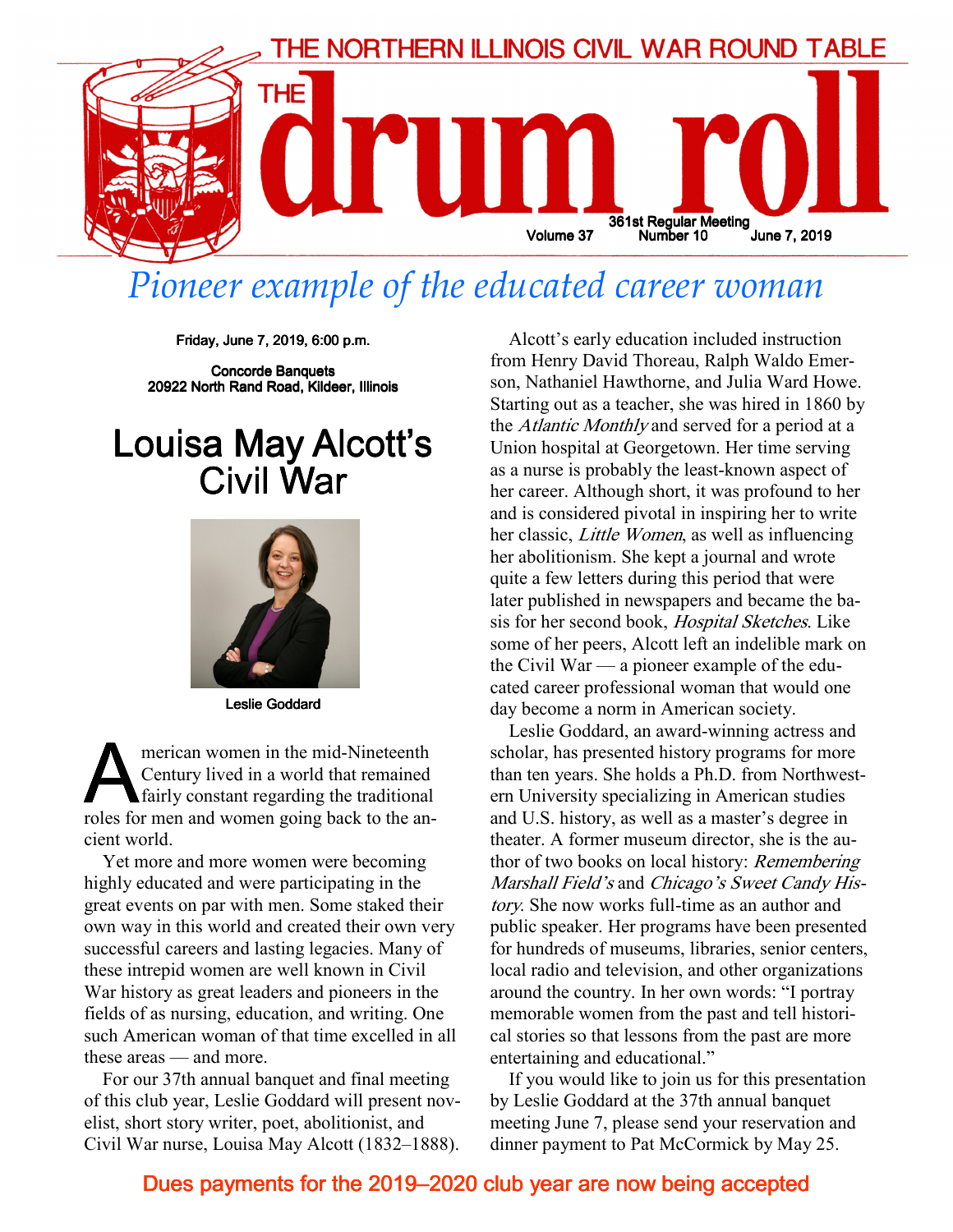# **Those Infernal Machines**

#### **By Pat McCormick**

s a less populous, less industrialized nation at war with a stronger neighbor, the Confederate States of America realized early on that the technology available might sigs a less populous, less industrialized nation at war with a stronger neighbor, the Confederate States of America realized nificantly aid their efforts. One of the most effective, if pernicious, technologies was that of mines, both land and water. On May 3, Bruce Allardice presented their story to the round table.

Mines were only one of a variety of innovations the Confederacy introduced during the Civil War; others were the submarine, the aircraft carrier, and the railroad gun. But mines were by far the most important. In fact, they were often referred to not as "mines" but as "torpedoes" (a word whose meaning would change by the outset of the 20th Century). The term "torpedo" was coined by Robert Fulton (best known as the inventor of the steamboat) after the torpedo fish, which uses electric shock to stun its prey. Likewise, Civil War torpedoes were often electrically activated — either from an internal fuse or remotely from attached wires.

Primitive mines were first used by the Chinese some 500 years before the Civil War. More recently, they were used during the Crimean War of 1845–55, the Russians having particular success with them. Their use opened up a debate: were they morally objectionable, according to the "laws of war"? For most of the U.S. Civil War, the Union — considering mines dishonorable — rejected this form of warfare. Granted, mines were — and are — primarily a weapon used for static defense, a situation that mostly benefitted the Confederacy.

The CSA used mines both on land and in water. During the 1862 Peninsula Campaign, Brigadier General Gabriel Rains devised land mines for placement in the defenses of Yorktown; later, they were used in fixed defenses at various locations along the Confederate coast. The most notable of these was at Fort McAllister, guarding the approaches to Savannah, Georgia. In December 1864, General William T. Sherman's forces encountered the "infernal machines" on the approach to McAllister; the enraged Sherman placed Page 2 drum roll, June 2019 and September 2019 and September 2019 and September 2019 and September 2019 and September 2019 and September 2019 and September 2019 and September 2019 and September 2019 and September 2019 and

Confederate prisoners in front of his own soldiers, forcing them to probe for mines and dig them up when encountered.

However, the primary use of mines was in the water, as a deterrent to Union naval operations. A number of types were employed by the Confederates, and as the war progressed the Rebels refined and standardized the hardware as far as they could, given their resources. One common type of mine used a keg as a basis: it was packed with powder, capped on both ends, and fitted with a trigger device (usually a contact trigger, though sometimes electrically detonated from covered positions on the shore). The keg-based mines floated but were hard to see. Another type was the frame mine, in which artillery shells were mounted to timbers and placed on a river bottom, with pressure contacts in a position to be struck by the hulls of enemy ships. Other mines, called spar mines, were anchored to the bottom and swayed with the current, awaiting an unsuspecting vessel to come in contact with them.

Mines were generally more to be feared than Confederate vessels. On December 12, 1862, the ironclad gunboat USS *Cairo* — veteran of the riverine warfare so prevalent earlier in the year became the first ship ever sunk by an electrically activated mine while steaming into action in the Yazoo River north of Vicksburg. (After 100 years under the Yazoo, Cairo was raised in the 1960s and her well-preserved remains are on display in Vicksburg today.) Another famous mine victim was the monitor USS Tecumseh at Mobile Bay in August 1864; her sinking, and the resulting hesitation of other Union ships to proceed, led to one of the most famous exclamations in U.S. history, by Admiral David G. Farragut: "Damn the torpedoes! Full speed ahead!"

Although mines/torpedoes were primarily defensive in nature, they were used offensively in naval warfare as well, by both sides. The Rebel vessel Hunley — first submarine in history to sink an enemy ship in combat – used a mine on the end of a long boom, known as a "spar torpedo," to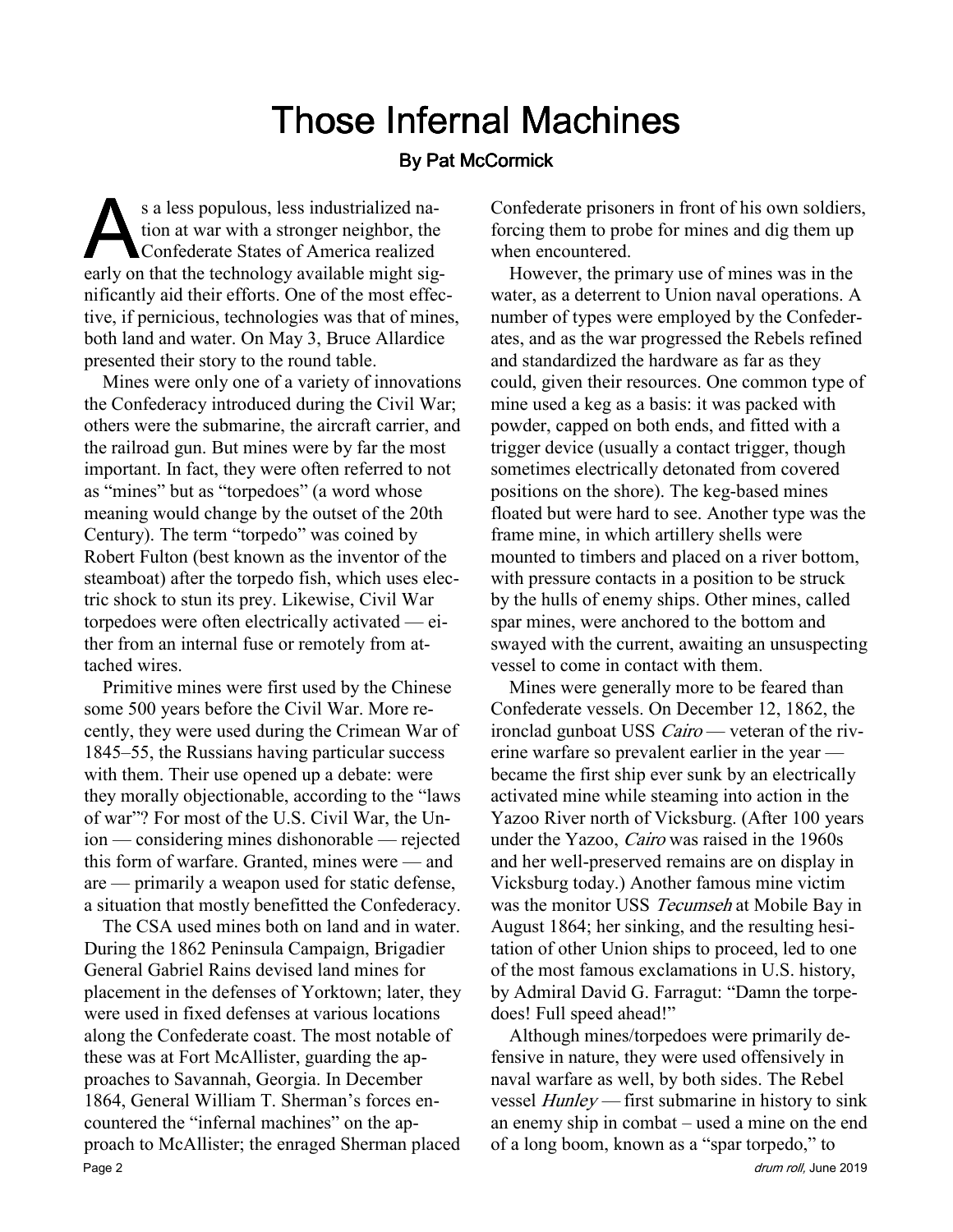sink the USS *Housatonic* in February 1864. (Hunley herself sank later in that same sortie, was found and raised in the 2000s, and is now being restored in South Carolina.)

Both sides used above-water torpedo boats as well; the feared Confederate ironclad Albemarle was done in by a light launch with a spar torpedo, under command of William B. Cushing. Another potential offensive use of mines was the "horological torpedo," essentially a time bomb. One of these caused a massive explosion at the Union supply base in City Point, near Petersburg, in 1864. Additionally, the use of a "coal torpedo" was suspected in the explosion of the overcrowded steamboat Sultana in the Mississippi River, in summer 1865 — but that was probably not the case.

Overall, Confederate torpedoes sank 29 Union combat vessels and damaged 14 others, a total greater than the damage inflicted by Rebel warships and shore batteries combined. (Southern mines also sank four of their own ships.) Although never close to being a decisive weapon, water mines did often impact Union naval progress, buying time for land defenders to escape intact when necessary.

Jefferson Davis and Union Admiral David Porter, as well as historians since then, paid tribute to the effectiveness of the infernal machines. And other countries took note; mine warfare would become a staple of future conflicts.

On behalf of the round table, I would like to thank Bruce Allardice for his in-depth (no pun intended) look at torpedoes, and also for his notes (allowing me to reconstruct a presentation I wish I'd been able to attend).

#### **June Saturday Discussion**

All members and guests are invited to participate in the session to be held at the Barrington Area Library, 505 North Northwest Highway, Barrington, on Saturday, June 15, from 10:00 a.m. until noon. Pat McCormick will lead the discussion on Franklin and Nashville.

These discussions are generally held on the third Saturday of the month from September through June. They are held to generate and foster a free exchange of ideas on Civil War events. drum roll, June 2019 **page 3** 

### **Summer Events**

June 8, The Grand Review. Civil War Museum, Kenosha, WI. A Celebration of the Civil War Museum's 11th Anniversary will feature music, demonstrations, Civil War–themed activities, and hands-on family activities, as well as free admission to the museum's Fiery Trial gallery, 10 a.m.– 4 p.m. Information on all Civil War Museum programs is available at (262) 653-4140 or www.thecivilwarmuseum.org.

June 11, McHenry County Civil War Round Table. Frank Crawford will speak on Leeds Cannon at the Boone County Historical Museum.

June 14, Second Friday Lecture Series, Civil War Museum, Kenosha, WI. Gene Salecker will speak on Alabama's Cahaba Prison, noon. Free program is sponsored by the Milwaukee Civil War Round Table and the Iron Brigade Association.

June 14, Chicago Civil War Round Table. Doug Dammann will speak on Elmer Ellsworth and His Zouave Cadets.

June 21, Salt Creek Civil War Round Table. Pamela Toler will speak on From Unwanted to Indispensable: The Real Nurses of the Civil War. July 9, McHenry County Civil War Round Table.

Steve Acker will speak on Petersburg.

July 12, Second Friday Lecture Series, Civil War Museum, Kenosha, WI. Dr. Ann Keating will speak on Juliette Kinzie, the Civil War, and the Making of Chicago, noon. Free program is sponsored by the Milwaukee Civil War Round Table and the Iron Brigade Association.

July 13, Civil War Museum, Kenosha, WI. Mike Larson will tell the story of Henry F. Young, an officer in the Iron Brigade, through 155 letters to his family in southwestern Wisconsin, 1 p.m.

August 3–4, U.S.S. Minnesota Naval Encampment, Civil War Museum, Kenosha, WI. The en campment and demonstrations pertain to the navy's part in the Civil War from 1861–1865, 9 a.m.–5 p.m. Saturday, 11 a.m.–4 p.m. Sunday. August 9, Second Friday Lecture Series, Civil War Museum, Kenosha, WI. Lance Herdegen will speak on Badgers in Grey: The 2nd Wisconsin at

Bull Run, noon. Free program is sponsored by the Milwaukee Civil War Round Table and the Iron Brigade Association.

August 10, McHenry County Civil War Round Table. Show and tell.